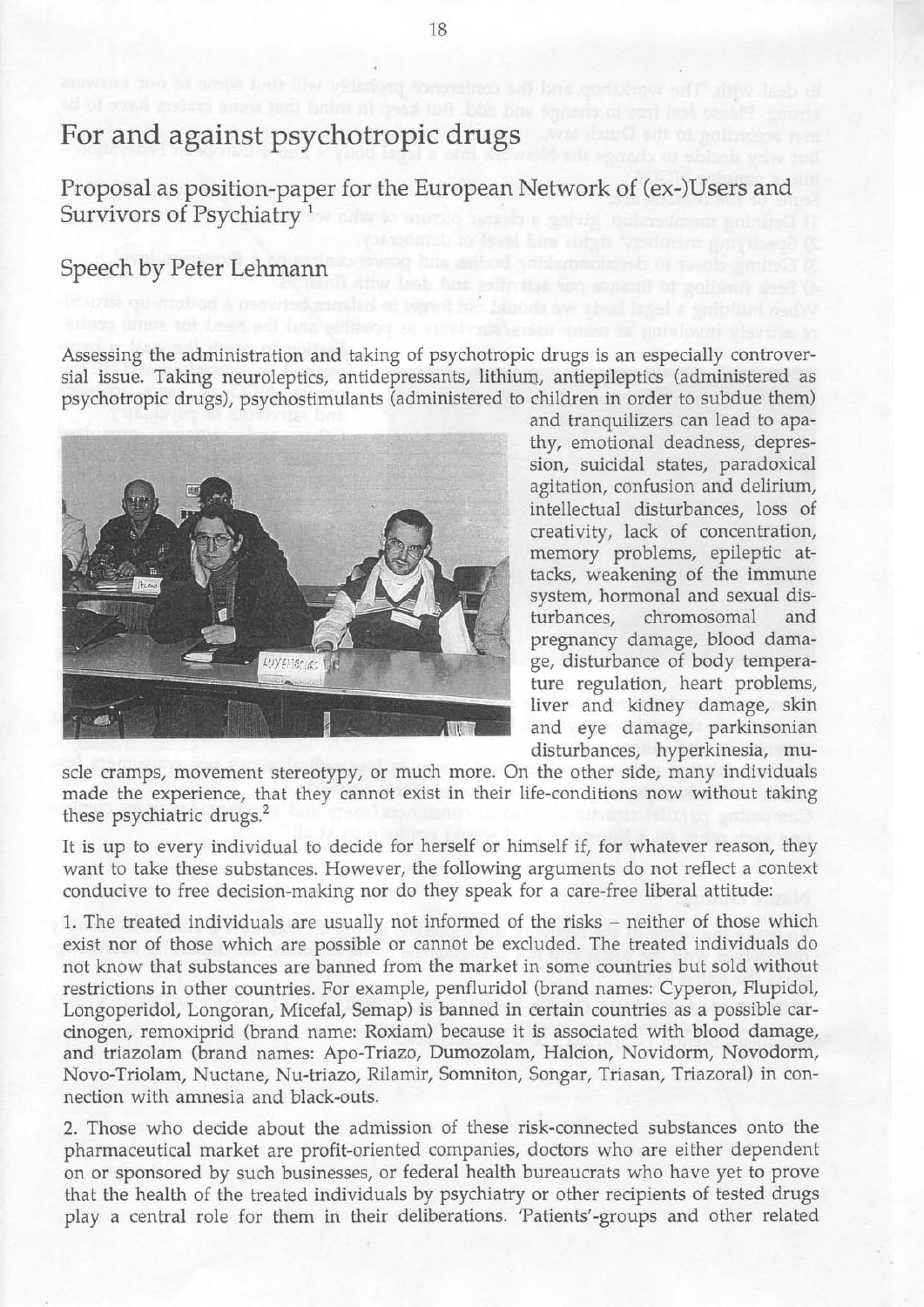groups are not part of the decision-mating process concerning the admission or banning of psychotropic drugs.

3. In court cases concerning damages, the burden of proof lies entirely on the shoulders of the treated individuals by the substances. It is not the financially secure company which needs to prove that the hazardous substances which it produces does not cause the damages in question, but rather the usually financially insecure person suffering the damages who, in drawn-out proceedings, has to prove that specific damage can be directly and exclusively traced to the administered drug.

4. Psychotropic drugs are often administered forcibly. An especially criminal example is the forcible administration of psychotropic drugs to women of child-bearing age without possible pregnancy being taken into account.

5. More and more defenseless older people are administered these substances as a way of chemically managing their care-taking. More and more children – who do not have the possibility of making their own decisions - receive psychotropic drugs in order to adapt them through chemical means to an environment hostile to children. More and more women receive psychotropic drugs to chemically neutralize their disruptive reactions to silencing and restrictive patriarchal living conditions. More and more people who come into conflict with the law receive psychotropic drugs in order to keep them quiet in prisons or to break their resistance to deportation.

6. The vast spectrum of inter- and intraindividual effects make it impossible to predict the effect of a specific dosage of a substance. All known damages associated with all types of psychotropic drugs have appeared independent of the dosage and within a relatively short amount of time, sometimes even after taking a small dosage only once.

7. More and more people receive combinations of different psychotropic drugs. Their effects on each other as well as their combined effect is unpredictable.

8. All psychotropic drugs create dependency, although prescribers of the substances deny the dependency-forming effects (except in the case of tranquilizers). They also remain silent concerning the possible withdrawal effects, rebound effects, hypersensitive reaction of the receptors and irreversible damage which can appear after one stops taking the drugs, or they even redefine these effects as new symptoms. Examples of damage caused by psychotropic treatment which can appear during the treatment as well as while coming off of the drugs or even after one has stopped using them altogether include: chronic fear after long-term administration of antidepressants or tranquilizers, chronic brain damage after the combined administration of lithium and neuroleptic drugs, tardive dyskinesia



(dystonia, movement sterotypy, and hyperkinesia) as well as tardive psychosis after the administration of neuroleptic drugs.

9. There are hardly any in-patient treatment facilities to support those dealing with the effects of coming off of psychotropic drugs.

10. At present there are attempts being made by psychiatric associations, pharmaceutical companies and family-member organisations (which are either ideologically influenced or financially supported by these companies) to enforce and compel the taking of